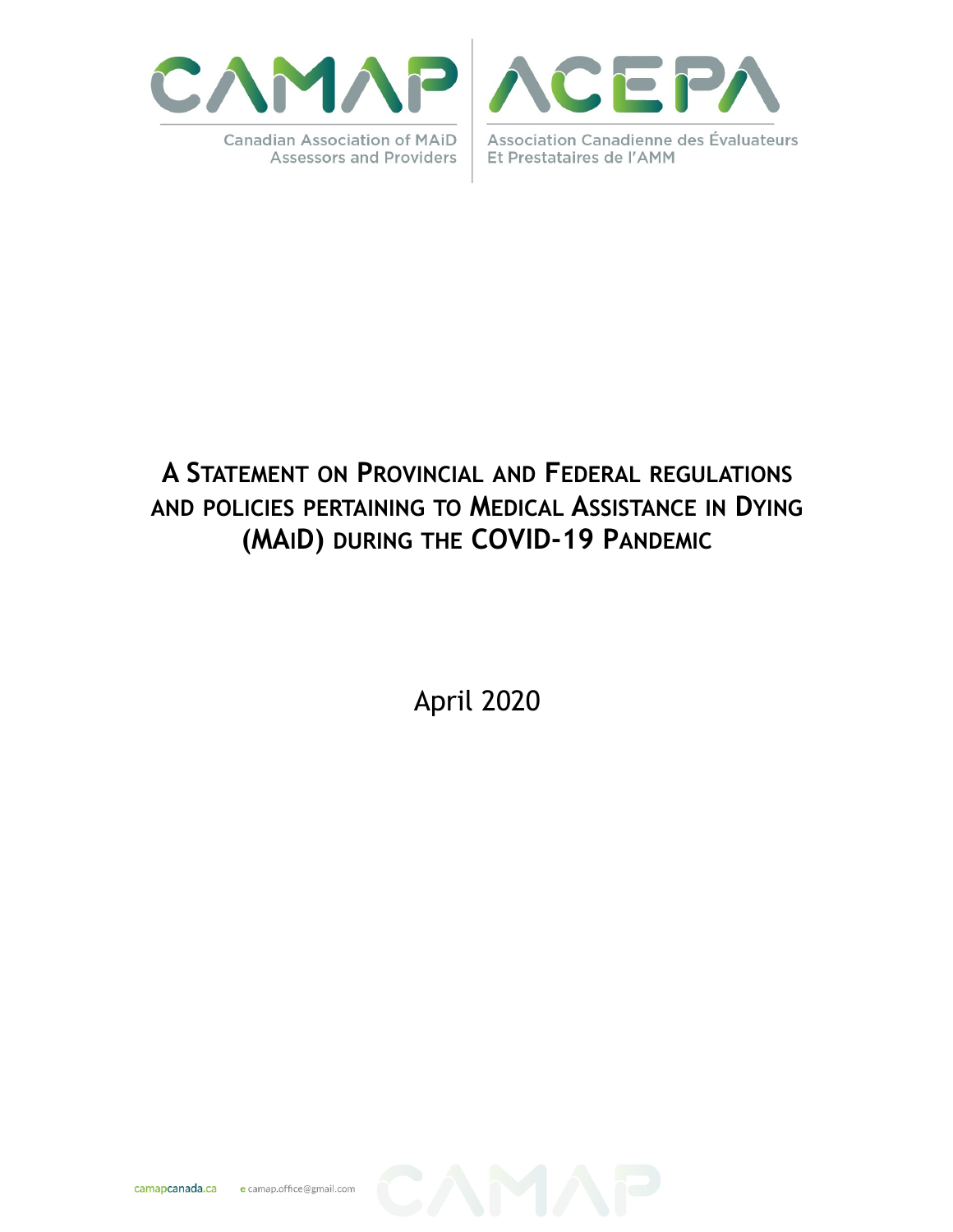## **Principles**

- It is of paramount importance that medical and nursing staff remain safe and healthy so that they may continue to provide care to others during the COVID-19 pandemic.
- The safety of patients and their loved ones is a priority.
- The provision of MAiD should remain consistent with existing quality and bestpractice standards.

## **Personal Protection Equipment (PPE)**

• MAiD assessors, providers and support staff should have full PPE available to them

#### **Cancellation of MAiD services**

• Institutions should not adopt blanket cessation of MAiD services as a solution to the problem of potential COVID-19 transmission during MAiD assessments and provisions.

### **Prohibition of MAiD by faith-based health care facilities**

- Many faith-based facilities prohibit the provision of MAiD.
- The transfer of patients from some or all long-term care (LTC) facilities to acute care hospitals has been prohibited in some jurisdictions due to the risk of spreading COVID-19 infection. CAMAP recognizes that this is an established means of preventing the spread of disease.
- A significant number of LTC facilities and many acute care hospitals are faithbased and prohibit MAiD. Patients resident in these facilities have previously been transferred to other institutions that do not prohibit MAiD. When the institutions to which these faith-based facilities previously transferred patients prohibit transfer for reasons of public health these faith-based institutions should now allow MAiD provisions on-site. CAMAP believes that if necessary provincial governments should issue directives to all faith-based institutions requiring them to allow MAiD when the transfer of patients has been prohibited for reasons of public health.

#### **MAiD Documentation**

• All provinces should follow the example of British Columbia and some other